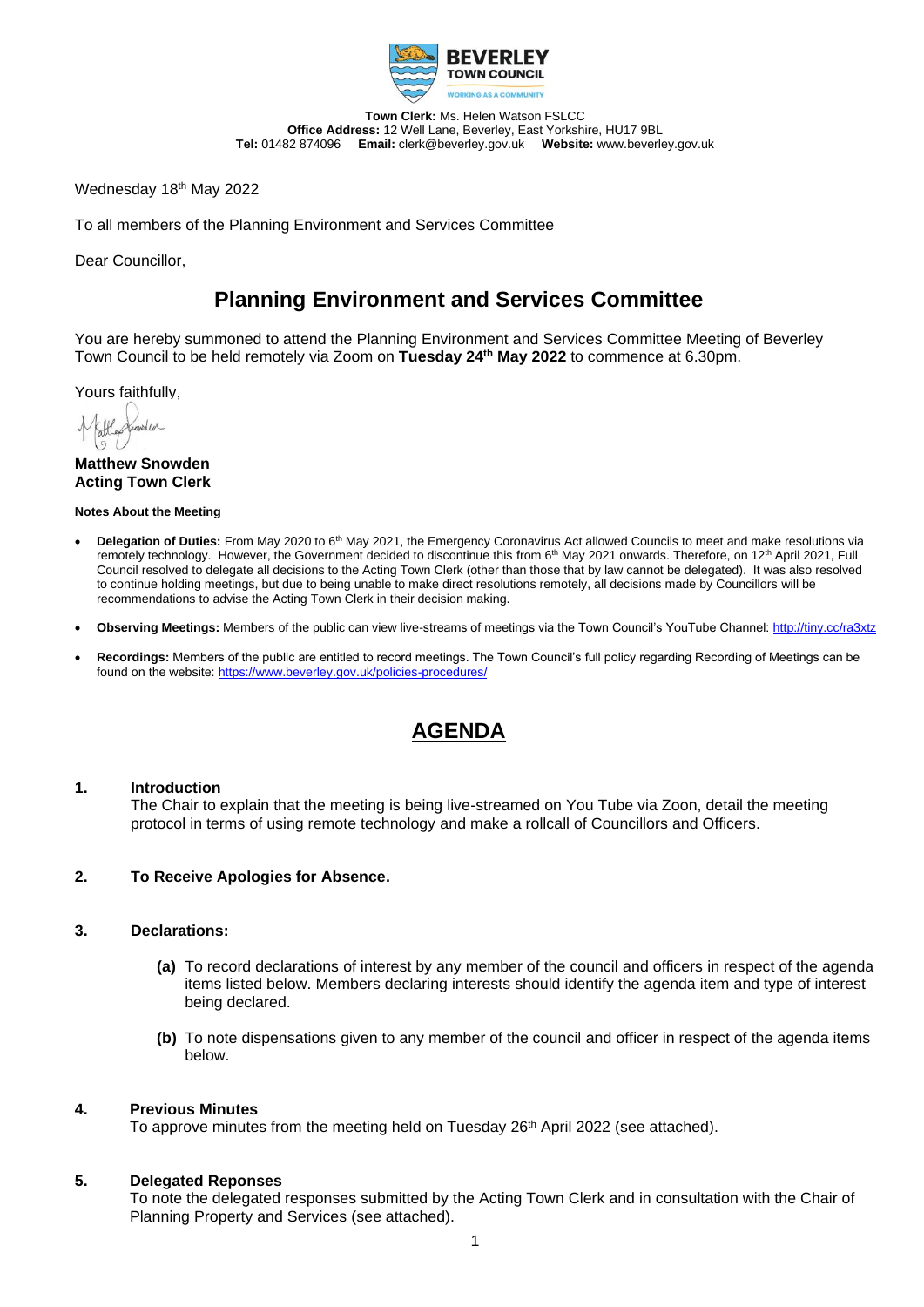## **6. Planning and Environment Applications**

The Committee's views are sought on the following planning and environmental planning application on which the Town Council has been consulted by the Local Planning and Environment Authority.

| Item | <b>Planning Ref</b>                  | <b>Address</b>                                                                                             | <b>Ward</b> | <b>Application Details</b>                                                                                                                                                                                                                                                            | <b>Suggested</b><br><b>Reponses/Notes</b><br>(if any)                                                                                                                                                                                                                                                                                                                                         |
|------|--------------------------------------|------------------------------------------------------------------------------------------------------------|-------------|---------------------------------------------------------------------------------------------------------------------------------------------------------------------------------------------------------------------------------------------------------------------------------------|-----------------------------------------------------------------------------------------------------------------------------------------------------------------------------------------------------------------------------------------------------------------------------------------------------------------------------------------------------------------------------------------------|
| (a)  | 22/01383/PLF                         | D And S Retail<br>9 Ladygate<br><b>Beverley</b><br><b>HU17 8BH</b>                                         | <b>SMW</b>  | <b>Change of Use from Offices (Class</b><br>E) to Dwelling (Class C3)                                                                                                                                                                                                                 | <b>SUGGESTED RESPONSE</b><br>Beverley Town Council has<br>no objection to this<br>application.                                                                                                                                                                                                                                                                                                |
| (b)  | 22/01018/PLF                         | The<br>Grandstand<br><b>Beverley</b><br>Westwood<br><b>York Road</b><br><b>Beverley</b><br><b>HU17 8QZ</b> | <b>SMW</b>  | <b>Erection of new stables following</b><br>demolition of existing, erection of a<br>stable managers office,<br>accommodation/welfare blocks for<br>stable staff and construction of a<br>new vehicular access following<br>relocation of existing cattle grid on<br><b>York Road</b> | <b>SUGGESTED RESPONSE</b><br><b>Beverley Town Council</b><br>believes this application will<br>be of benefit to an important<br>local business which<br>generates significant<br>economic to the town and<br>that the proposals will not<br>adversely impact the<br>surrounding Westwood and<br>pasture land. Therefore,<br>Beverley Town Council has<br>no objection to this<br>application. |
| (c)  | 22/01248/PAD                         | Minster House<br>23 Flemingate<br><b>Beverley East</b><br>Riding Of<br>Yorkshire                           | <b>MS</b>   | <b>Display of 1 internally illuminated</b><br>fascia sign, and 2 non-illuminated<br>fascia signs                                                                                                                                                                                      | <b>SUGGESTED RESPONSE</b><br>Beverley Town Council has<br>no objection to this<br>application.                                                                                                                                                                                                                                                                                                |
| (d)  | 22/01532/TPO                         | Grayburn<br>Garden House<br>Newbegin<br><b>Beverley</b><br><b>HU17 8EG</b>                                 | <b>SMW</b>  | <b>TPO - NEWBEGIN BAR HOUSE</b><br><b>BEVERLEY 1972 (REF 450) AND</b><br><b>BEVERLEY WESTWOOD</b><br><b>CONSERVATION AREA - Yew (T1)</b><br>and Yew (T2) - crown lift to 4m to<br>maintain clearance from wall and<br>to allow light into garden                                      | <b>SUGGESTED RESPONSE</b><br>Beverley Town Council has<br>no objection to this<br>application, on the condition<br>work is carried at a time that<br>has the least negative effect<br>on wildlife.                                                                                                                                                                                            |
| (e)  | 22/01539/TCA                         | 15 Westwood<br>Road Beverley<br><b>HU17 8EN</b>                                                            | <b>SMW</b>  | <b>BEVERLEY WESTWOOD</b><br><b>CONSERVATION AREA - Fell 1 no.</b><br><b>Eucalyptus (T1) - small tree</b><br>unsuitable for retention in current<br>location as it is starting to damage<br>adjacent building and is<br>overhanging property to the south                              | <b>SUGGESTED RESPONSE</b><br>Beverley Town Council has<br>no objection to this<br>application, on the condition<br>work is carried at a time that<br>has the least negative effect<br>on wildlife. In addition, that<br>for every one tree felled, two<br>new trees of a suitable<br>variety are planted.                                                                                     |
| (f)  | 21/04143/PLB<br>and<br>21/04237/REG3 | Council<br><b>County Hall</b><br><b>Cross Street</b><br><b>Beverley</b><br><b>HU17 9BA</b>                 | <b>SMW</b>  | <b>Installation of air source heat</b><br>pumps to blocks A, F and J, and<br>installation of replacement<br>aluminium windows to block F                                                                                                                                              | <b>SUGGESTED RESPONSE</b><br>Beverley Town Council has<br>no objection to this<br>application and welcomes<br>Council's continued work to<br>improve the environmental<br>sustainability of County Hall.                                                                                                                                                                                      |
| (g)  | 22/01295/PLF                         | 13 Conington<br>Avenue<br><b>Beverley</b><br>HU17 OJF                                                      | <b>SMW</b>  | <b>Erection of single storey extension</b><br>to rear following removal of<br>existing lean to.                                                                                                                                                                                       | <b>SUGGESTED RESPONSE</b><br>Beverley Town Council has<br>no objection to this<br>application.                                                                                                                                                                                                                                                                                                |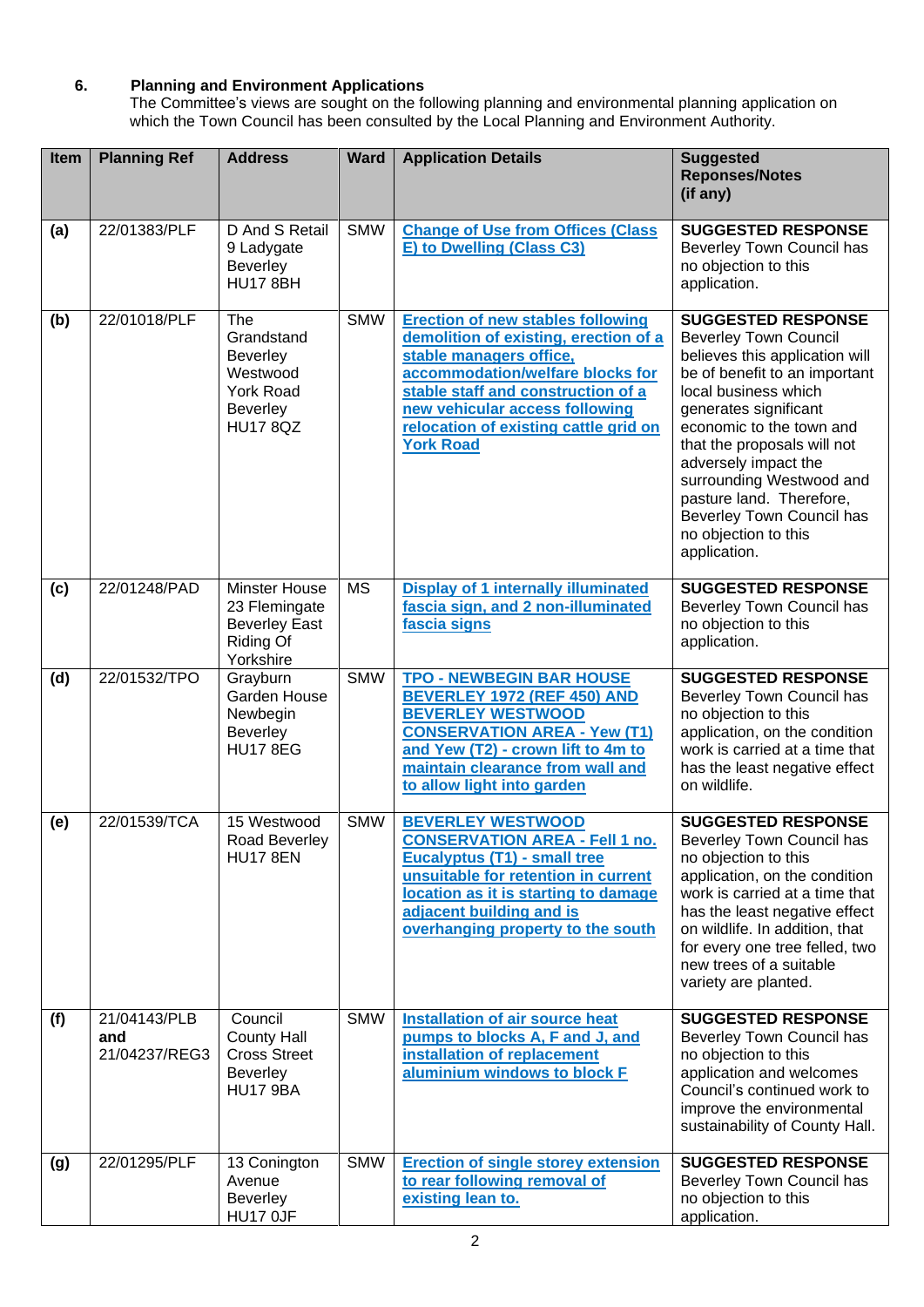| (h) | 22/01516/PLB                        | <b>Former Grants</b><br>Bistro 22<br>North Bar<br>Within<br>Beverley<br><b>HU17 8AX</b> | <b>SMW</b>             | <b>Internal alterations to create 2</b><br>commercial units at ground floor, 2<br>self-contained apartments to first<br>and second floor including fixing<br>shut 2 ground floor doors, removal<br>of kitchen equipment and<br>remodelling of toilets to form<br>kitchen/wc for commercial unit 2 at<br>ground floor; installation of glazed<br>screen and door and internal stud<br>partitions and doors to flat 1 on<br>first floor; creation of access from<br>1st floor with stairs to form living<br>room and kitchen for flat 1;<br>removal of existing stud partition<br>and introduction of new stud<br>partition to create flat 2 on second<br>floor; and alterations to 3 windows<br>at second floor by removing<br>internal boxing | <b>SUGGESTED RESPONSE</b><br>Beverley Town Council has<br>no objection to this<br>application on the condition<br>should any issues be raised<br>by the conservation officer<br>that these are amicably<br>resolved. |
|-----|-------------------------------------|-----------------------------------------------------------------------------------------|------------------------|-----------------------------------------------------------------------------------------------------------------------------------------------------------------------------------------------------------------------------------------------------------------------------------------------------------------------------------------------------------------------------------------------------------------------------------------------------------------------------------------------------------------------------------------------------------------------------------------------------------------------------------------------------------------------------------------------------------------------------------------------|----------------------------------------------------------------------------------------------------------------------------------------------------------------------------------------------------------------------|
| (i) | 22/00667/PLB<br>and<br>22/00668/PLF | 6 Minster<br>Moorgate<br>Beverley<br><b>HU17 8HR</b>                                    | $\overline{\text{MS}}$ | <b>Erection of single storey extension</b><br>to rear following demolition of part<br>external wall, installation of<br>insulation, removal and<br>replacement of roof slates with<br>matching slates to main house roof<br>and window replacing patio doors<br>at rear (part retrospective)<br>(AMENDED PLANS)                                                                                                                                                                                                                                                                                                                                                                                                                               | <b>SUGGESTED RESPONSE</b><br><b>Beverley Town Council</b><br>reconfirms that it has no<br>objection to this application.                                                                                             |
| (j) | 22/01227/PLF                        | 44 Kings<br>Square<br>Beverley<br>HU17 9HH                                              | <b>SME</b>             | <b>Erection of single storey extension</b><br>to side                                                                                                                                                                                                                                                                                                                                                                                                                                                                                                                                                                                                                                                                                         | <b>SUGGESTED RESPONSE</b><br>Beverley Town Council has<br>no objection to this<br>application.                                                                                                                       |
| (k) | 22/01544/PLF                        | 10 Westwood<br><b>Way Beverley</b><br><b>HU17 8GE</b>                                   | <b>SMW</b>             | <b>Erection of single storey extension</b><br>to rear and conversion of garage<br>into additional living<br>accommodation and storage with<br>garage door to front                                                                                                                                                                                                                                                                                                                                                                                                                                                                                                                                                                            | <b>SUGGESTED RESPONSE</b><br>Beverley Town Council has<br>no objection to this<br>application, on the condition<br>the extension does not have<br>a negative effect to<br>neighbouring properties.                   |

### **7. Unit 2 Assets**

To receive information regarding Unit 2 and the assets stored in that location.

## **8. Maintenance Services**

To consider how best to review the maintenances services bought-in by the Town Council

#### **9. Allotment Issue Updates**

To receive (if any) updates regarding matters pertaining to the allotments.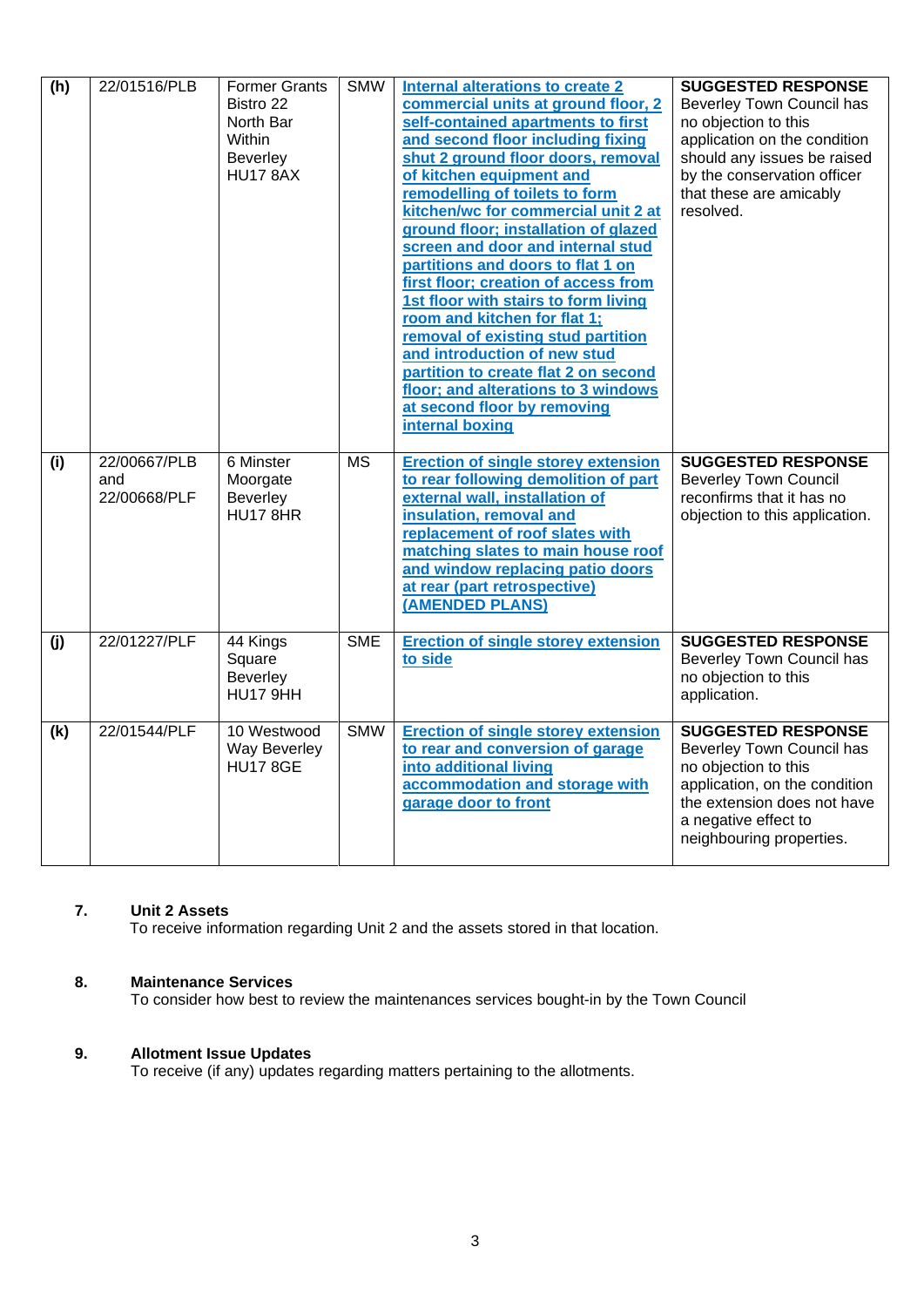



# **Minutes of the Planning, Environment & Services Meeting**

# **26th April 2022**

## **6:30pm via Zoom**

(Due to the COVID-19 pandemic it was not possible for Council to meet in person)

**Delegation of Duties:** From May 2020 to 6<sup>th</sup> May 2021, the Emergency Coronavirus Act allowed Councils to meet and make resolutions via remotely technology. However, the Government decided to discontinue this from 6<sup>th</sup> May 2021 onwards. Therefore, on 12<sup>th</sup> April 2021, Full Council resolved to delegated all decisions to the Acting Town Clerk (other than those that by law cannot be delegated). It was also resolved to continue holding meetings, but due to being unable to make direct resolutions remotely, all decisions made by Councillors will be recommendations to advise the Acting Town Clerk in their decision making

**Present:** Councillors P. Astell (in the Chair), A. Healy, C Hopkins, D. Horsley, G Johnson, L Johnson and A. Willis

**In Attendance:** Matthew Snowden (Acting Town Clerk) and Libby Woodhouse (Administrative Officer)

#### **110/21: Introduction**

The Chair welcomed everyone and explained that the meeting is being live-streamed on You Tube via Zoom and detailed the meeting protocol.

The Acting Town Clerk explained the delegation of duties.

#### **111/21: To Receive Apologies for Absence.**

Apologies of absence had been received from Councillors D Tucker and C Wildey (Councillors C Hopkins and L Johnson substituted).

#### **112/21: Declarations:**

**112.1: To record declarations of interest by any member of the council and officers in respect of the agenda items listed below. Members declaring interests should identify the agenda item and type of interest being declared.**

There were no declarations of interest.

**112.2: To note dispensations given to any member of the council and officer in respect of the agenda items below.**

There were no dispensations.

#### **113/21: Previous Minutes**

**There are no minutes for the meeting scheduled 29th March 2022 due to it being inquorate.**

The Committee noted there were no minutes for the meeting of  $29<sup>th</sup>$  March due to it being inquorate.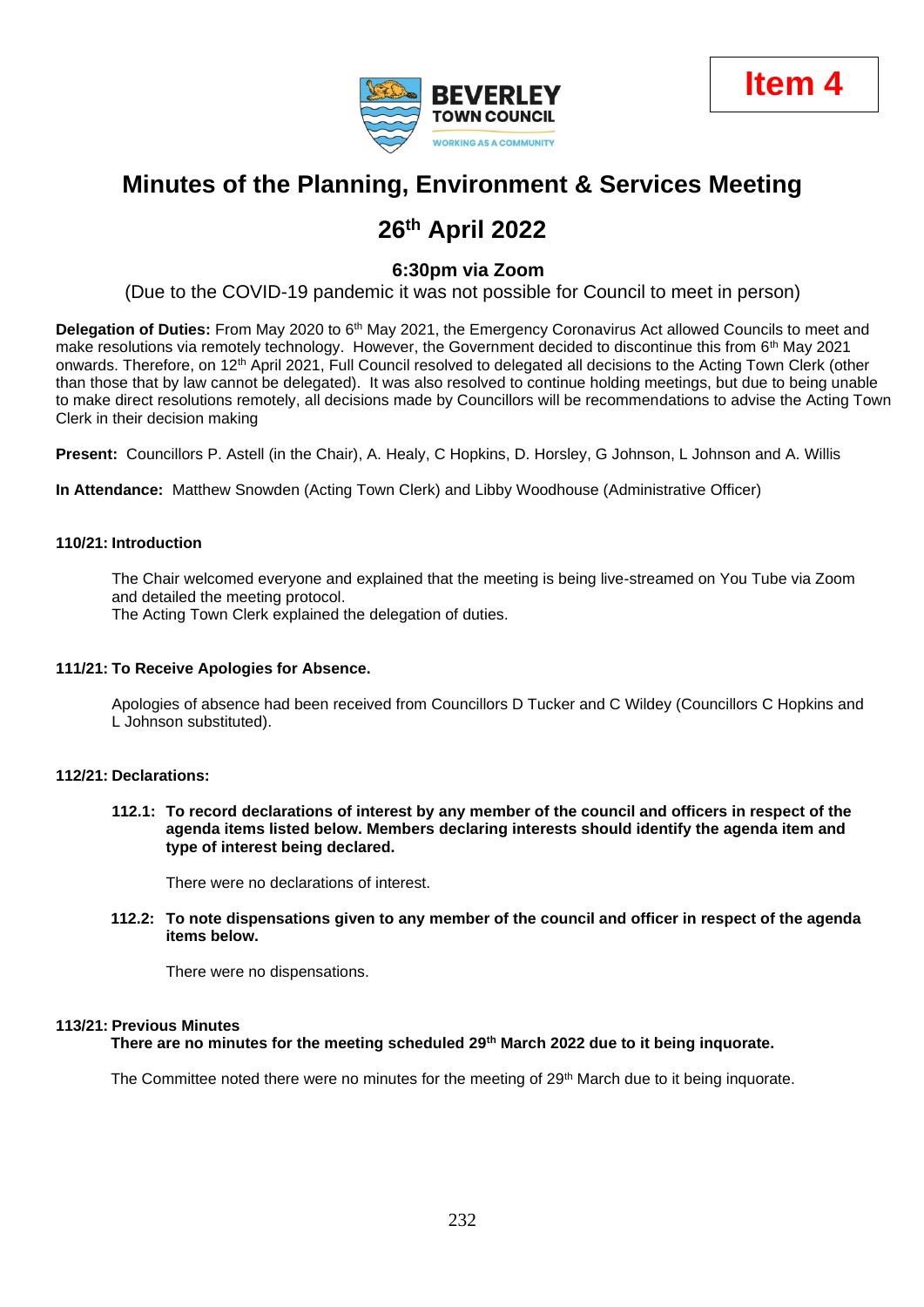#### **114/21: Delegated Reponses**

#### **To note the delegated responses submitted by the Acting Town Clerk and in consultation with the Chair of Planning Property and Services (see attached).**

The Committee noted the following delegated responses.

| Item | <b>Planning Ref</b>                 | <b>Address</b>                                                       | <b>Ward</b> | <b>Application Details</b>                                                                                                                                                                                                                                                                                                                                                                                                                                                                                                                                                                                                                                                                                   | <b>Delegated Response</b>                                                                                                                                                                                                                                                                                                               |
|------|-------------------------------------|----------------------------------------------------------------------|-------------|--------------------------------------------------------------------------------------------------------------------------------------------------------------------------------------------------------------------------------------------------------------------------------------------------------------------------------------------------------------------------------------------------------------------------------------------------------------------------------------------------------------------------------------------------------------------------------------------------------------------------------------------------------------------------------------------------------------|-----------------------------------------------------------------------------------------------------------------------------------------------------------------------------------------------------------------------------------------------------------------------------------------------------------------------------------------|
| (a)  | 22/00894/PLF                        | 208 Holme<br>Church Lane<br>Beverley<br><b>HU17 0QB</b>              | <b>MS</b>   | Erection of car port to rear, erection of single<br>storey detached outbuilding to rear for use as<br>garden building and retention and re-siting of<br>storage container                                                                                                                                                                                                                                                                                                                                                                                                                                                                                                                                    | Beverley Town Council has no<br>objection to this application.                                                                                                                                                                                                                                                                          |
| (b)  | 22/00902/VAR                        | <b>Capital Park</b><br>Annie Reed<br>Road<br>Beverley                | <b>MS</b>   | Variation of Condition 4 (approved plans) of<br>reference 21/00654/VAR for Erection of<br>buildings at Units 2A, 2B, 3A, 6, 7, 8 Annie<br><b>Reed Road, Beverley and their use for</b><br>purposes within Classes B1, B2 and B8 of the<br><b>Town and Country Planning (Use Classes)</b><br>Order 1987 (as amended), amended plans in<br>respect of Unit 2                                                                                                                                                                                                                                                                                                                                                   | Beverley Town Council has no<br>objection to this application, on the<br>condition the access concerns raised<br>by a member of the public are<br>satisfactorily resolved.                                                                                                                                                              |
| (c)  | 22/00919/PLF                        | 10 Sloe<br>Lane<br>Beverley<br><b>HU17 8ND</b>                       | <b>SMW</b>  | <b>Conversion of one dwelling into two dwellings</b><br>and erection of single storey extension to rear                                                                                                                                                                                                                                                                                                                                                                                                                                                                                                                                                                                                      | Beverley Town Council has no<br>objection to this application.                                                                                                                                                                                                                                                                          |
| (d)  | 21/04221/PLB<br>and<br>21/04220/PAD | $TSB$ 14 $-$ 15<br>Saturday<br>Market<br>Beverley<br><b>HU17 8BD</b> | <b>SMW</b>  | Display of new external signage following<br>removal of existing and internal<br>alterations/decoration (AMENDED PLANS)                                                                                                                                                                                                                                                                                                                                                                                                                                                                                                                                                                                      | Having had the opportunity to<br>reconsider this application due to<br>amended submission, and taking into<br>consideration the comments of the<br>conservation officer, whilst the Town<br>Council does not object in principle to<br>changes to the building, it recommends<br>the advice of the conservation officer<br>be followed. |
| (e)  | 21/04626/PLF<br>and<br>21/04627/PLB | 1 Atkinson<br>Way<br>Beverley<br><b>HU17 8FT</b>                     | <b>SMW</b>  | <b>Erection of single storey extension to rear</b>                                                                                                                                                                                                                                                                                                                                                                                                                                                                                                                                                                                                                                                           | Due to the importance of this building to<br>Beverley's built heritage, Beverley<br>Town Council objects to this application<br>and supports the issues raised by the<br>conservation office.                                                                                                                                           |
| (f)  | 22/00949/VAR                        | Wild Sage<br>52 Lairgate<br>Beverley<br><b>HU17 8EU</b>              | <b>SMW</b>  | Variation of Condition 1 (Opening Hours) of<br>planning permission 21/01071/VAR to allow<br>cafe / restaurant to be open until 11pm<br>(Thursday, Friday and Saturday) on a<br>permanent basis                                                                                                                                                                                                                                                                                                                                                                                                                                                                                                               | Beverley Town Council has no<br>objection to this application, especially<br>as Public Protection confirm there have<br>been no complaints regarding the<br>temporary 11pm opening hours.                                                                                                                                               |
| (g)  | 22/01026/PAD                        | <b>ALDI</b><br>Swinemoor<br>Lane<br>Beverley<br>HU17 0JX             | <b>MN</b>   | Display of 1 internally illuminated fascia sign                                                                                                                                                                                                                                                                                                                                                                                                                                                                                                                                                                                                                                                              | Beverley Town Council has no<br>objection, on the provision the suitable<br>luminance is maintained.                                                                                                                                                                                                                                    |
| (h)  | 22/00803/TCA                        | <b>Tree Belt</b><br>East Of Old<br>Manor<br>Lawns<br>Beverley        | <b>MS</b>   | <b>BEV MINSTER AREA CONSERVATION AREA - Crown</b><br>reduce 2 no. Sycamore trees (T58 & T59) by removing<br>epicormic growth to provide clearance for vehicles;<br>Crown thin 1 no. Horse Chestnut tree (T25) by 20%;<br>Crown thin 1 no. Sycamore tree (T36) by 10%; Crown<br>reduce 1 no. Hawthorn tree (T54) to provide 1 metre<br>clearance around street lamp; Crown reduce 1 no.<br>Sycamore tree (T61) by removing lowest limb on west<br>side to provide clearance around lamp post; Crown lift 1<br>no. Sycamore tree (T63) by 3 metres away from building;<br>Crown thin 1 no. Sycamore tree (T69) by 20% on main<br>southern side limb due to main southern side limb<br>leaning towards building | Beverley Town Council has no<br>objection to this application, on the<br>condition work is carried out a time that<br>has the least negative effect on wildlife.                                                                                                                                                                        |
| (i)  | 22/01161/TPO                        | <b>Tree Belt</b><br>East Of Old<br>Manor<br>Lawns<br>Beverley        | <b>MS</b>   | <b>BEV MINSTER AREA CONSERVATION AREA -</b><br>Crown reduce 1 no. Sycamore tree (T5) by<br>removing epicormic growth to provide<br>clearance for vehicles                                                                                                                                                                                                                                                                                                                                                                                                                                                                                                                                                    | Beverley Town Council has no<br>objection to this application, on the<br>condition work is carried out a time that<br>has the least negative effect on wildlife.                                                                                                                                                                        |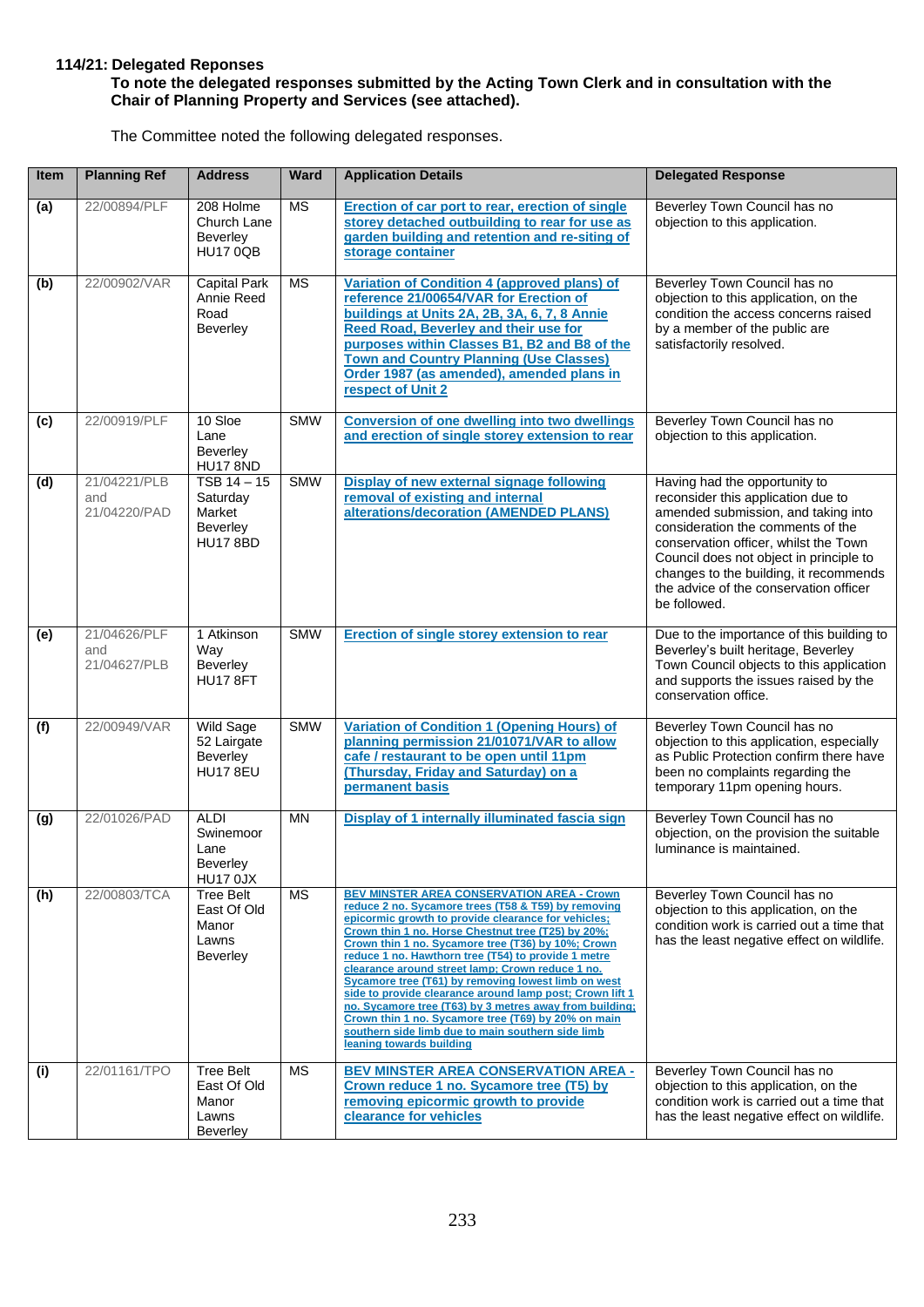#### **115/21: Planning and Environment Applications**

#### **The Committee's views are sought on the following planning and environmental planning application on which the Town Council has been consulted by the Local Planning and Environment Authority.**

*Recommended: That the Committee approves the following responses to the planning applications listed.*

| Item | <b>Planning Ref</b> | <b>Address</b>                                                                                          | <b>Ward</b> | <b>Application Details</b>                                                                                                                                                                                 | <b>Responses</b>                                                                                                                                                                                                                                                                                                                                                                                                                                                                                                                                                                                                                                                                                                                                                                                                                                                                                                                                                                                                                                                                         |
|------|---------------------|---------------------------------------------------------------------------------------------------------|-------------|------------------------------------------------------------------------------------------------------------------------------------------------------------------------------------------------------------|------------------------------------------------------------------------------------------------------------------------------------------------------------------------------------------------------------------------------------------------------------------------------------------------------------------------------------------------------------------------------------------------------------------------------------------------------------------------------------------------------------------------------------------------------------------------------------------------------------------------------------------------------------------------------------------------------------------------------------------------------------------------------------------------------------------------------------------------------------------------------------------------------------------------------------------------------------------------------------------------------------------------------------------------------------------------------------------|
| (a)  | 21/04335/PLB        | <b>Beverley</b><br>Railway<br><b>Station</b><br>Railway<br>Square<br><b>Beverley</b><br><b>HU17 0AS</b> | <b>MS</b>   | <b>Alterations, strengthening and</b><br>refurbishment of footbridge<br>including the removal of the<br>wooden canopy                                                                                      | Having had the opportunity to revisit<br>this application and taking in<br>consideration the comments made by<br>other organisations and members of<br>the public (many of whom have<br>professional experience and<br>knowledge that are relevant to this<br>issue), Beverley Town Council strongly<br>objects to this application as it<br>currently stands.<br>The station with its bridge canopy is a<br>well-known and much-loved part of<br>Beverley's built heritage. The complete<br>removal of the canopy would create<br>irreparable damage to the history of<br>this important building. The Town<br>Council believes the canopy is in need<br>of refurbishment rather than removal.<br>Beverley Town Council strongly<br>recommends that further, specialist<br>work should be carried out to consider<br>alternative engineering and<br>construction options that will allow for<br>the bridge to be refurbished with the<br>retention of a canopy, rather than this<br>part of the structure being removed<br>altogether to the detriment of the<br>town's built heritage. |
| (b)  | 21/01682/REM        | Carmel<br>Cottage<br>Denton<br><b>Street</b><br><b>Beverley</b>                                         | <b>MS</b>   | <b>Erection of 5 dwellings and 4</b><br>apartments with associated<br>parking, access, landscaping<br>and infrastructure following<br>outline permission<br>18/00722/OUT (All matters to be<br>considered) | Beverley Town Council reconfirms its<br>previous concerns and objects to this<br>application on basis that 9 properties<br>on such a relatively condensed plot will<br>create parking issues for the<br>surrounding community.<br>Whilst the Town Council appreciates<br>there are parking spaces proposed<br>within the footfall of the site, the streets<br>immediately surrounding the<br>development already experience<br>significant parking issues. The Town<br>Council does not believe the proposed<br>parking provided will fulfil the needs of<br>residents who move into the<br>development, which will subsequently<br>result in off-site parking exacerbating<br>the problematic issues current<br>residents already experience.                                                                                                                                                                                                                                                                                                                                           |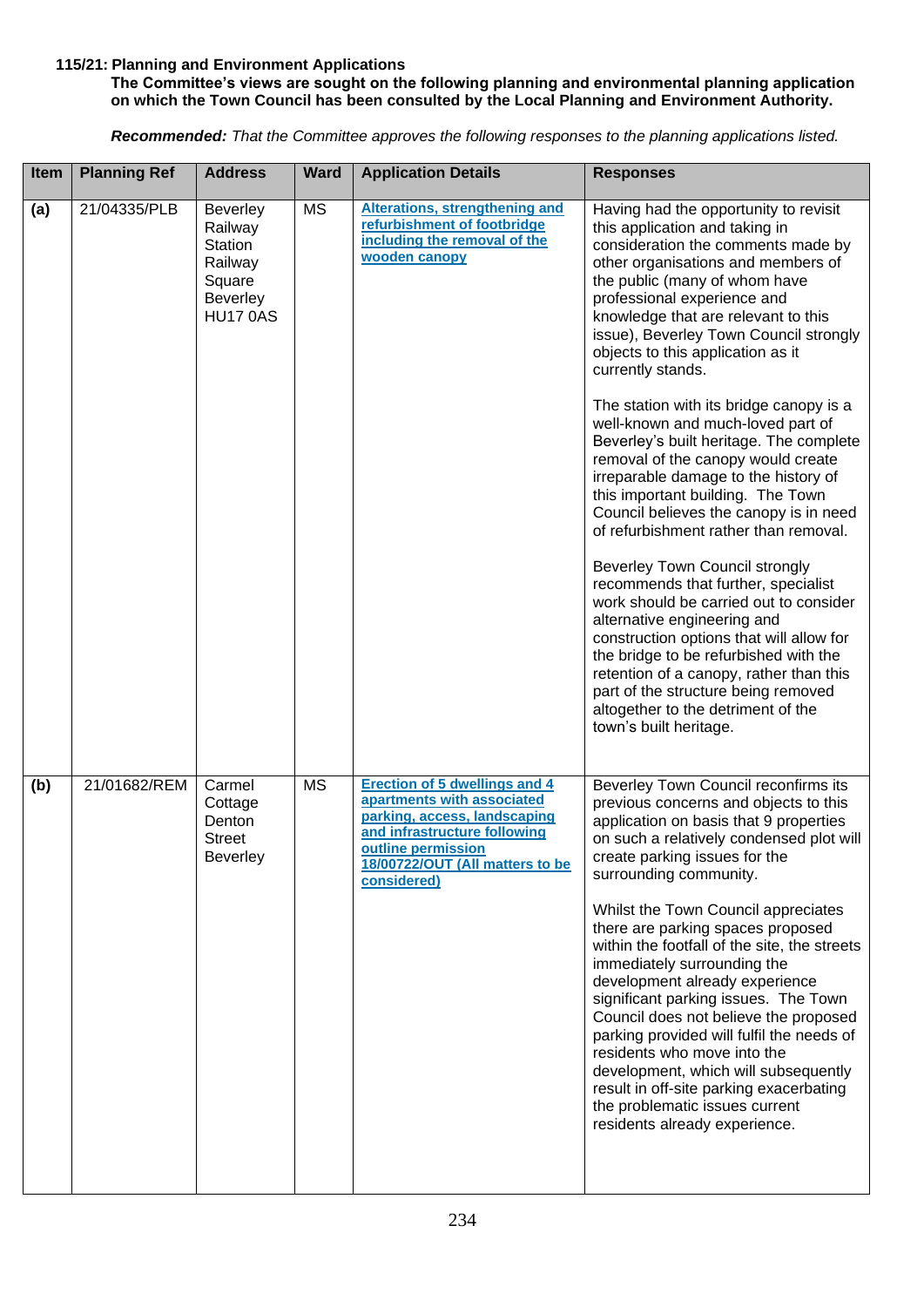| (c) | 22/01054/PLF<br>and<br>22/01055/PLB | Westwood<br>Villa 29<br>Westwood<br>Road<br><b>Beverley</b><br><b>HU17 8EN</b> | <b>SMW</b> | <b>Erection of a single storey</b><br>extension to rear following<br>removal of existing single<br>storey extension/outbuilding,<br>alterations to<br>garage/outbuilding to create<br>additional living<br>accommodation on the first<br>floor and erection of new wall<br>and entrance gate (revised<br>scheme of 20/04254/PLF)                                                                                                                                                                                                            | Beverley Town Council has no<br>objection to this application, on the<br>condition the advice of the ERYC<br>Trees Team is adhered to.                                                                                                                                                                                |
|-----|-------------------------------------|--------------------------------------------------------------------------------|------------|---------------------------------------------------------------------------------------------------------------------------------------------------------------------------------------------------------------------------------------------------------------------------------------------------------------------------------------------------------------------------------------------------------------------------------------------------------------------------------------------------------------------------------------------|-----------------------------------------------------------------------------------------------------------------------------------------------------------------------------------------------------------------------------------------------------------------------------------------------------------------------|
| (d) | 22/01179/TCA                        | 23<br>Woodlands<br><b>Beverley</b><br><b>HU17 8BT</b>                          | <b>SMW</b> | <b>BEVERLEY WESTWOOD</b><br><b>CONSERVATION AREA - Fell 1</b><br>no Cherry Tree which is of poor<br>form, root heave is lifting<br>garden wall, fell 1 no Pear tree<br>which is swamped in lvy and<br>pressing upon garden wall, and<br>prune 1 no Bay tree prune<br>epicormic growth and the base<br>and remove previously<br>pollarded stem on the west side                                                                                                                                                                              | Beverley Town Council has no<br>objection to this application, on the<br>condition two appropriate species of<br>tree are replanted for the loss of every<br>one felled.                                                                                                                                              |
| (e) | 22/01011/PAD<br>and<br>22/01002/PLF | Maynews<br>Ltd 4<br>Samman<br>Road<br><b>Beverley</b><br><b>HU17 0BS</b>       | <b>MN</b>  | <b>Installation of an ATM</b><br>(Retrospective)<br>and<br><b>Display of internally illuminated</b><br><b>ATM signs with blue LED halo</b><br><b>illumination (Retrospective)</b>                                                                                                                                                                                                                                                                                                                                                           | While the Town Council regrets the<br>submission of this application<br>retrospectively, it has no objection to it<br>as this will be of benefit to the<br>residents of the area.                                                                                                                                     |
| (f) | 22/01098/PLF                        | 36 Manor<br>Road<br><b>Beverley</b><br><b>HU17 7BL</b>                         | <b>SME</b> | <b>Erection of two storey</b><br>extension to side and rear and<br>single storey extension to side,<br>with porch to front (revised<br>scheme of 21/01473/PLF) (part<br>retrospective)                                                                                                                                                                                                                                                                                                                                                      | While the Town Council regrets the<br>submission of this application<br>retrospectively, it has no objection to it.                                                                                                                                                                                                   |
| (g) | 22/00475/PLF                        | 24 St<br><b>Martins</b><br>Court<br><b>Beverley</b><br><b>HU17 8JB</b>         | <b>MS</b>  | <b>Erection of a single storey</b><br>extension to rear following<br>demolition of existing<br>conservatory                                                                                                                                                                                                                                                                                                                                                                                                                                 | Having had the opportunity to<br>reconsider this application, and taking<br>into mind the concerns of neighbouring<br>residents, the Town Council now<br>objects to this application, as it was<br>unaware of the impact it would have to<br>neighbouring properties when the<br>application was initially submitted. |
| (h) | 22/00046/PLF<br>and<br>22/00047/PLB | Jacquelines<br>19 New<br>Walkergate<br><b>Beverley</b><br>HU17 9EH             | <b>SME</b> | <b>Installation of replacement</b><br>windows and door to front<br>(AMENDED PLANS)                                                                                                                                                                                                                                                                                                                                                                                                                                                          | Beverley Town Council has no<br>objection to this revised application, on<br>the condition the concerns of the<br>conservation office are sufficiently<br>addressed.                                                                                                                                                  |
| (i) | 22/00801/PLB                        | 15<br>Highgate<br><b>Beverley</b><br>HU17 0DN                                  | <b>MS</b>  | Demolition of existing lean-to to<br>side, installation of ventilation vent<br>in cellar window and new stone<br>steps to front, installation of double<br>doors and frame to rear following<br>removal of existing, increase in<br>height of existing soil stack to side<br>and internal alterations including<br>application of new foil backed<br>plasterboard following removal of<br>existing, conversion of existing<br>kitchen at first floor to a bathroom,<br>creation of enlarged en-suite<br>following removal of partition wall | Beverley Town Council has no<br>objection to this application, on the<br>condition that should the conservation<br>officer raise any issues that these will<br>be satisfactorily addressed.                                                                                                                           |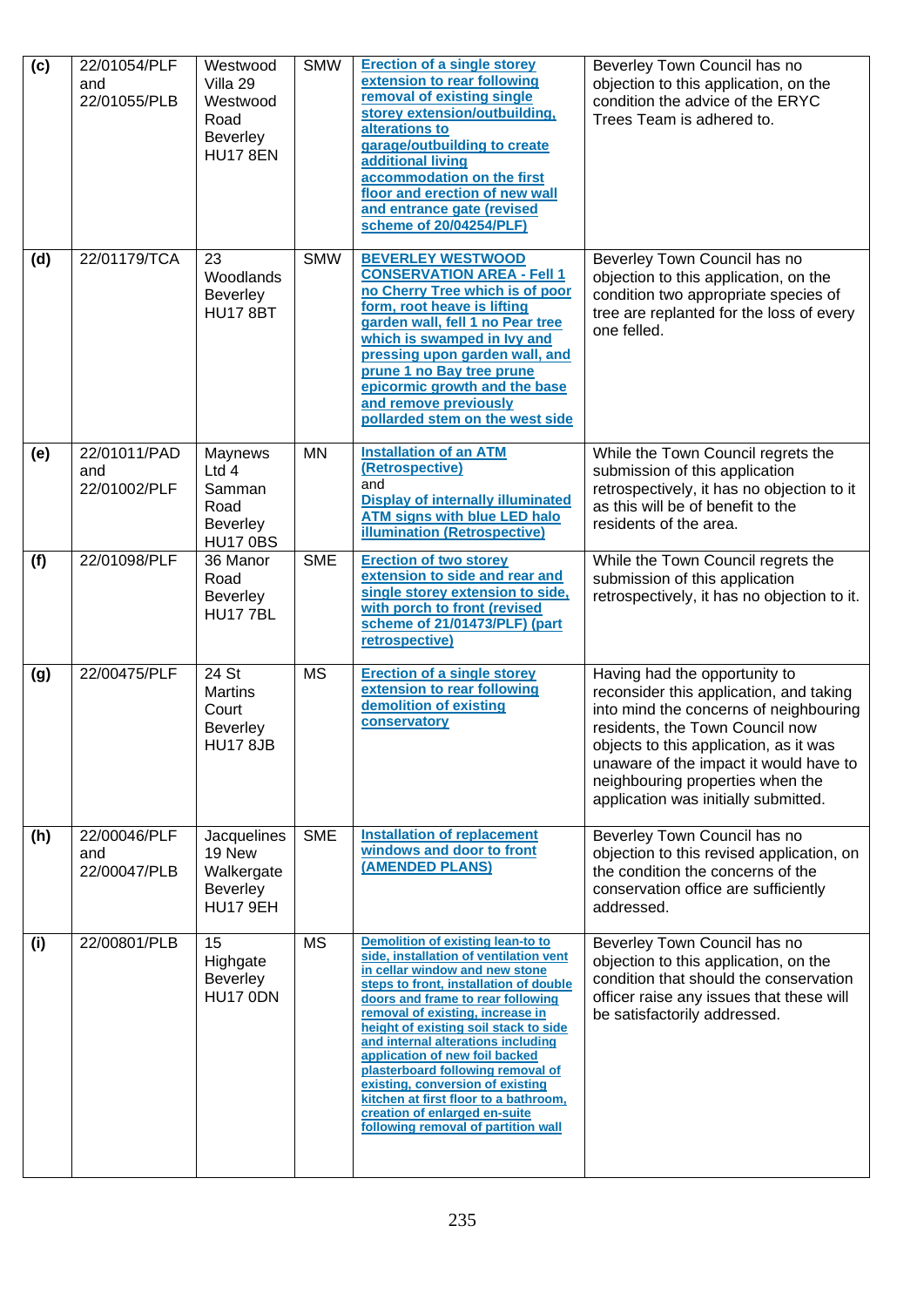| (j) | 22/00235/PLB | 27 New<br>Walkergate                                                                                  | <b>SME</b> | <b>Replacement of existing timber</b><br>windows with UPVC windows                                                                                                                                                                                                                                                                                                          | Beverley Town Council has no<br>objection to this application.                                                                                                                                                                                                                                                                                                                                                                                                                                                                                                                                                                                                                                                                                                                                                                                                     |
|-----|--------------|-------------------------------------------------------------------------------------------------------|------------|-----------------------------------------------------------------------------------------------------------------------------------------------------------------------------------------------------------------------------------------------------------------------------------------------------------------------------------------------------------------------------|--------------------------------------------------------------------------------------------------------------------------------------------------------------------------------------------------------------------------------------------------------------------------------------------------------------------------------------------------------------------------------------------------------------------------------------------------------------------------------------------------------------------------------------------------------------------------------------------------------------------------------------------------------------------------------------------------------------------------------------------------------------------------------------------------------------------------------------------------------------------|
|     |              | <b>Beverley</b><br><b>HU17 9EH</b>                                                                    |            | and replacement door to front                                                                                                                                                                                                                                                                                                                                               |                                                                                                                                                                                                                                                                                                                                                                                                                                                                                                                                                                                                                                                                                                                                                                                                                                                                    |
| (k) | 22/01063/PLB | White<br>Horse Inn<br>Hengate<br><b>Beverley</b><br><b>HU17 8BN</b>                                   | <b>SME</b> | <b>Demolition of a modern wall</b><br>surrounding existing well, cap-<br>off at ground level and cover<br>with matching cobbles                                                                                                                                                                                                                                             | <b>Beverley Town Council objects</b><br>strongly to this application. For<br>decades, the White Horse Inn has<br>been not only popular with residents,<br>but also a significant destination for<br>visitors. With its unique character and<br>aesthetic, it is one of Beverley's<br>jewels. Even if the walls around the<br>well may not be truly historic, the well<br>itself is and adds much to the<br>character and appearance of the<br>establishment. Town Councillors<br>believe well is more than just part of<br>the White Horse Inn's character - it<br>also an important part of Beverley's<br>built heritage that should be<br>protected. Therefore, Beverley Town<br>Council objects strongly to this<br>application and recommends the<br>applicant seeks alternative ways to<br>enhance and preserve rather than<br>remove this important feature. |
| (1) | 22/00429/PLB | 2 - 3 Cross<br><b>Street</b><br>Beverley<br><b>HU17 9AX</b>                                           | <b>SME</b> | Installation of a point of sale<br>counter and relocate current air<br>conditioning unit within ground<br>floor retail area, installation of a<br>glass / perspex display case,<br>seating area, bar with<br>associated equipment and wc at<br>first floor, staff / office space at<br>second floor and redecoration<br>throughout and retain all<br>architectural features | Beverley Town Council has no<br>objection to this application. It also<br>notes the amount of time and care the<br>applicant is taking in terms of the<br>planning process, which is welcomed.                                                                                                                                                                                                                                                                                                                                                                                                                                                                                                                                                                                                                                                                     |
| (m) | 22/01202/PLF | 242 Sigston<br>Road<br><b>Beverley</b><br>HU17 9PL                                                    | <b>MS</b>  | <b>Construction of flat roof dormer</b><br>to rear, replacement roof to<br>extension with the addition of<br>two rooflights, replacement side<br>door and render                                                                                                                                                                                                            | Beverley Town Council has no<br>objection to this application.                                                                                                                                                                                                                                                                                                                                                                                                                                                                                                                                                                                                                                                                                                                                                                                                     |
| (n) | 22/01080/PLF | 32<br>Chestnut<br>Avenue<br>Beverley<br><b>HU17 9RB</b>                                               | <b>SME</b> | <b>Erection of single storey</b><br>extension to side                                                                                                                                                                                                                                                                                                                       | Beverley Town Council has no<br>objection to this application.                                                                                                                                                                                                                                                                                                                                                                                                                                                                                                                                                                                                                                                                                                                                                                                                     |
| (o) | 22/01318/TCA | 31<br>Woodlands<br><b>Beverley</b><br><b>HU17 8BT</b>                                                 |            | <b>BEV WESTWOOD</b><br><b>CONSERVATION AREA - Fell 1</b><br>no. Silver Birch tree (T3) due to<br>a split and central cavity<br>present                                                                                                                                                                                                                                      | Beverley Town Council has no<br>objection to this application, on the<br>condition two appropriate species of<br>tree are replanted for the loss of every<br>one felled.                                                                                                                                                                                                                                                                                                                                                                                                                                                                                                                                                                                                                                                                                           |
| (p) | 22/00982/TCA | <b>Beverley</b><br><b>Building</b><br>Society 57<br>Saturday<br>Market<br><b>Beverley</b><br>HU17 8AA | <b>SME</b> | <b>BEVERLEY MARKETS AREA</b><br><b>CONSERVATION AREA Fell 2</b><br>no's Beech trees (T1 and T2).<br>fell 1 no Rowan tree (T2)                                                                                                                                                                                                                                               | Beverley Town Council objects to this<br>application, as there appears to be no<br>explanation for the reason to fell these<br>trees. The Town Council is particularly<br>concerned about the loss of the beech<br>trees, as this is a species that takes<br>many, many years to reach the<br>maturity of the ones detailed in this<br>application and therefore objects to<br>their loss without further grounds<br>explaining the reason to fell them.                                                                                                                                                                                                                                                                                                                                                                                                           |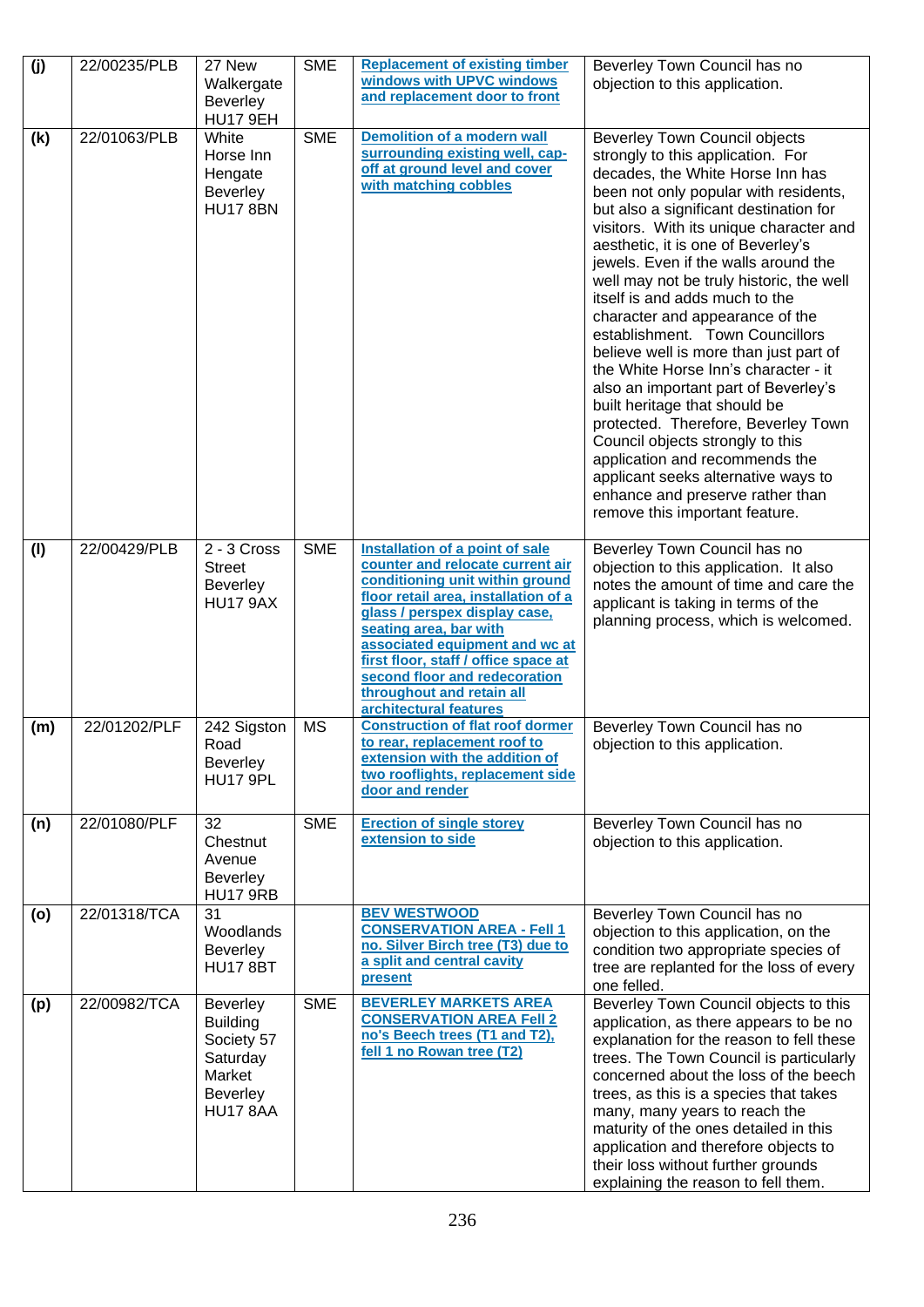## **116/21: Kitchen Lane Wall**

#### **To receive an update from the Acting Town Clerk.**

The Acting Town Clerk reported that two quotes for the damage to the wall had gone to ERYC's loss adjusters and their agreement is awaited prior to proceeding.

#### **117/21: Heritage Open Day**

#### **To receive information regarding the Kitchen Lane/Queensgate Allotments being included in the Beverley Civic Society's Open Heritage Weekend 2022.**

The Acting Town Clerk reported that the Beverley Civic Society Weekend Open Heritage Weekend 2022 will be on 10<sup>th</sup> and 11<sup>th</sup> September when the Queensgate allotment site will be open to the public as last year. The Civic Society manage the project.

#### **118/21: Sparkmill Allotment Land Ownership**

#### **To receive an update from the Acting Town Clerk regarding an issue relating to a strip of land between the Sparkmill Allotment site and residential properties.**

The Acting Town Clerk reported on correspondence that had been received from a resident. A meeting with a Solicitor had been re-arranged due to illness and will take place shortly to determine land ownership.

#### **119/21: To consider the exclusion of the public from the meeting on the grounds that confidential information in relation to allotment tenants shall be disclosed (Public Bodies (Admission of Meetings) Act 1960).**

**Motion:** That the public be excluded from the meeting on the grounds that confidential information in relation to the allotment tenants shall be disclosed (Public Bodies (Admission of Meetings) Act 1960).

**Proposed:** Councillor P Astell **Seconded:** Councillor Hopkins

*Recommended: That the public be excluded from the meeting on the grounds that confidential information in relation to the allotment tenants shall be disclosed (Public Bodies (Admission of Meetings) Act 1960).*

The livestream to You Tube was stopped and the meeting continued in confidence.

#### **120/21: Sparkmill Allotment Trees**

**To receive information and resolve an issue regarding trees on the Sparkmill Allotments (Acting Town Clerk to report).**

The Acting Town Clerk reported on an issue that had taken up an enormous amount of time and that was not resolved between an allotment tenant and a neighbouring resident.

*Recommended: That the Acting Town Clerk contact the ERYC Tree Officer to request a site visit to determine facts in relation to the case and report back to the next meeting.*

The Meeting finished at 7.30pm.

**Signed: Date: \_\_\_\_\_\_\_\_\_\_\_\_**